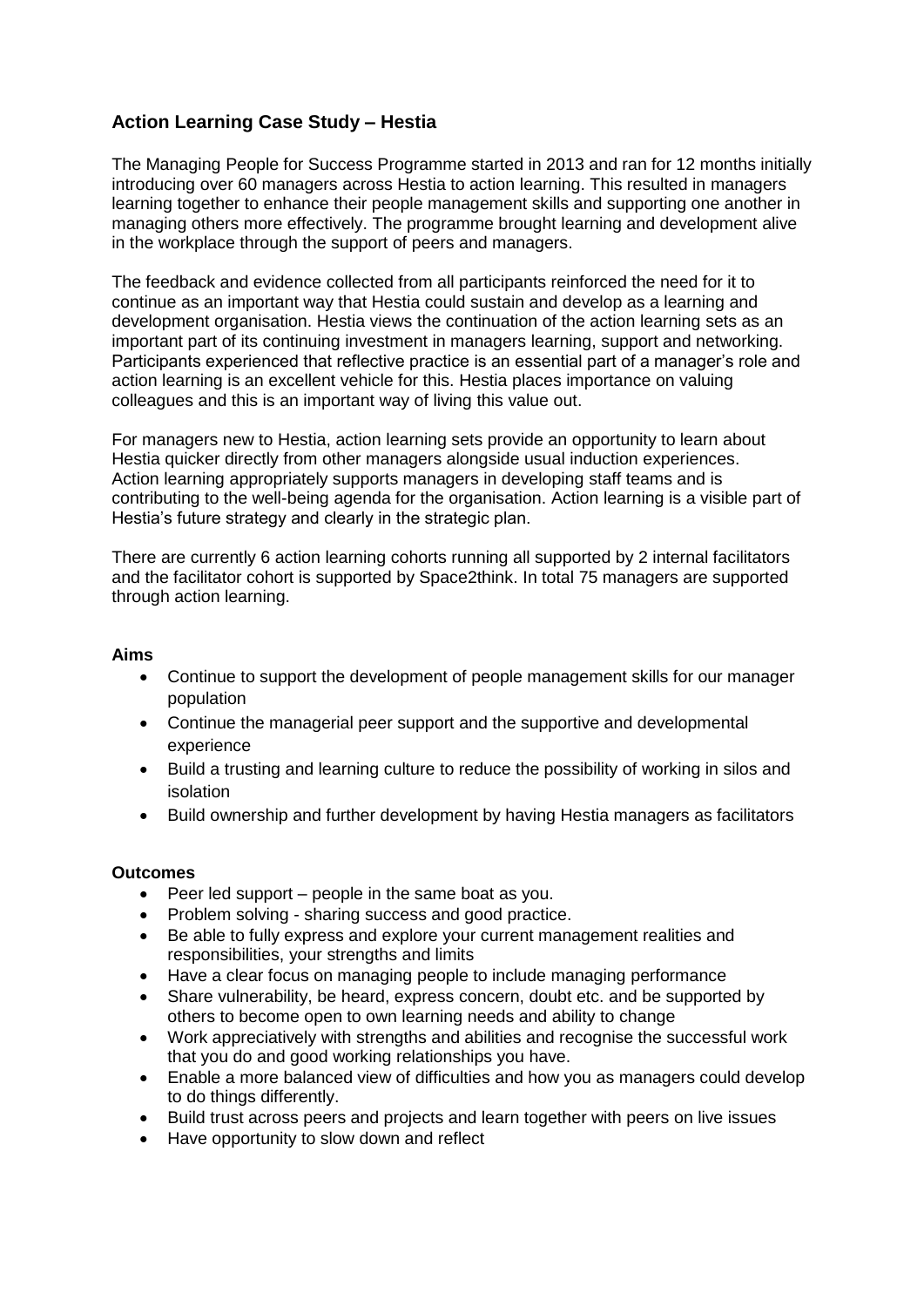#### **Facilitators**

After the initial programme Space2think worked with Hestia to train up internal facilitators. All facilitators are now Hestia managers and have undergone a 3 day intense development programme where they have immersed themselves in action learning, working together on live issues to develop facilitation skills. It has deepened their understanding and involved focussed practice so they can best facilitate the peer learning of other managers.

There is trust and recognition from all facilitators that their role is to support the action learning process and harness the managerial and life experience and expertise that is in each group amongst the managers who present and support each other.

To ensure their own continuing personal development as both managers of people and facilitators they have their own learning cohort and this is supported regularly by facilitators from Space2think.

#### **Logistics**

Each participant is part of an Action Learning Set of up to 12 managers from across Hestia. The action learning sets meet every 6 to 8 weeks. Hestia shows its commitment to the programme by legitimising the time out for manager's development away from services and individuals show their commitment to their own development and that of their colleagues by attending every session.

### **Evidence from participants how Action Learning helps**

Below is feedback highlighting the experience and outcomes from a number of participants and is detailed under a number of headings.

### **Outcome - Fully express and explore current management realities and responsibilities, strengths and limits**

- *The programme was useful in sharing information and experiences with other team leaders. I learned that others are struggling with some very similar issues to me.*
- *I had the opportunity to share my management issues with the group. The group helped me to feel I was not alone and could take the weight off my shoulders.*
- *As a manager I now see it is an essential part of my work and I know I am going to benefit from it.*
- **•** I feel that I am now only realising what my learning needs are, I think that the time I *have spent has allowed me to reflect and identify new ways of working and management skills. The course has given me a new insight into myself*

## **Outcome - Have a clear focus on Managing People for Success to include managing performance**

 *The main benefit is being able to discuss the issues and the impact of that as manager I have become more of a listener. Rather than telling staff what to do I have managed to coach staff to develop.*